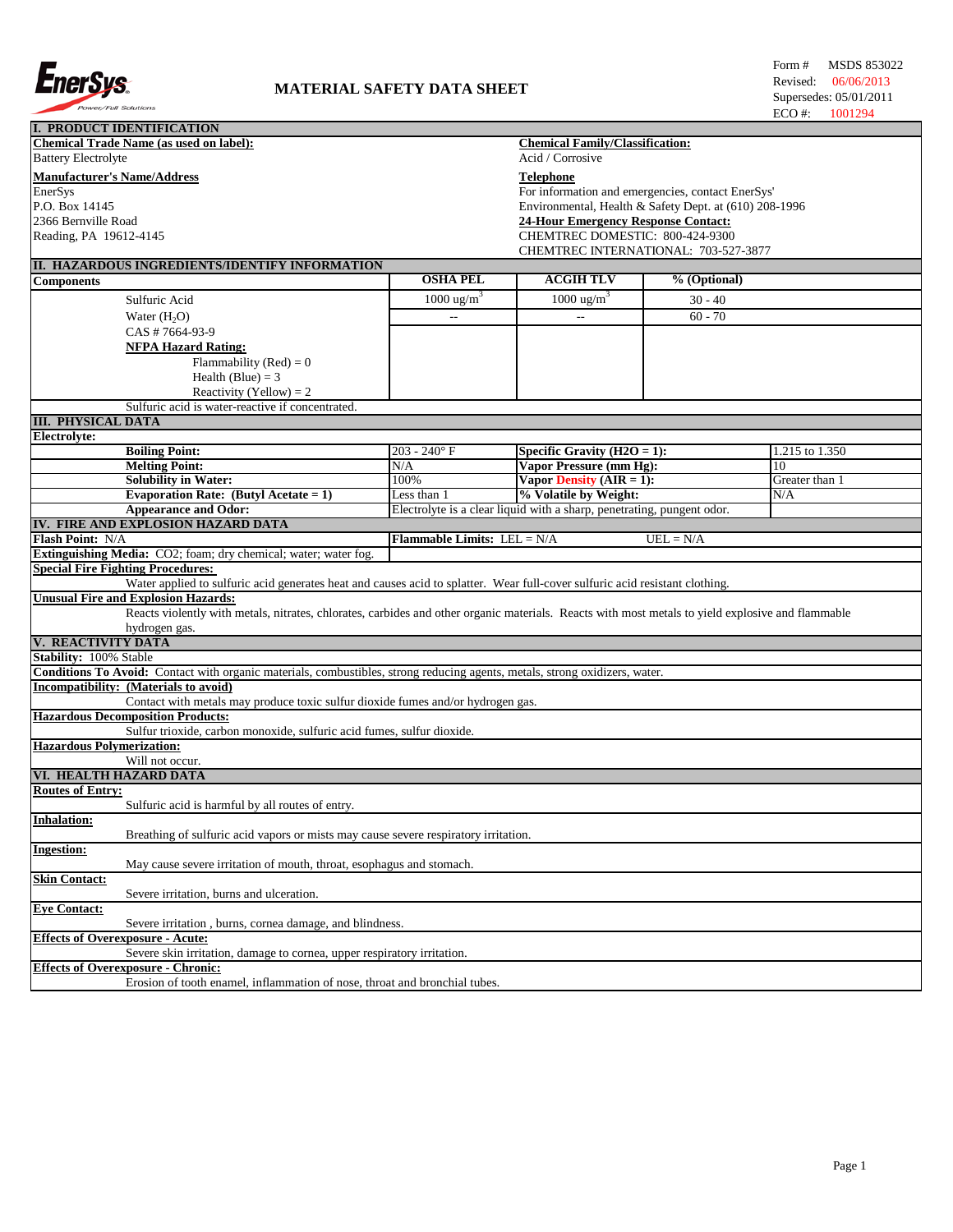

## **MATERIAL SAFETY DATA SHEET**

|                                  | VI. HEALTH HAZARD DATA (Cont.)                                                                                                                     |  |  |  |  |
|----------------------------------|----------------------------------------------------------------------------------------------------------------------------------------------------|--|--|--|--|
| Carcinogenicity:                 |                                                                                                                                                    |  |  |  |  |
|                                  | The International Agency for Research on Cancer (IARC) has classified "strong inorganic acid mist containing sulfuric acid" as a                   |  |  |  |  |
|                                  | Category I carcinogen, a substance that is carcinogenic to humans. This classification does not apply to liquid forms of sulfuric acid or sulfuric |  |  |  |  |
|                                  | acid solutions contained within a battery. Inorganic acid mist (sulfuric acid mist) is not generated under normal use of this product.             |  |  |  |  |
| <b>Symptoms of Exposure:</b>     |                                                                                                                                                    |  |  |  |  |
|                                  | Cough; increased respiratory rate; stinging, burning sensation on skin; eye irritation; discoloration of teeth.                                    |  |  |  |  |
|                                  | <b>Medical Conditions Generally Aggravated by Exposure:</b>                                                                                        |  |  |  |  |
|                                  | Overexposure to sulfuric acid mist may cause lung damage and aggravate pulmonary conditions. Contact of sulfuric acid with skin may aggravate      |  |  |  |  |
|                                  | diseases such as eczema and contact dermatitis.                                                                                                    |  |  |  |  |
|                                  | <b>EMERGENCY AND FIRST AID PROCEDURES:</b>                                                                                                         |  |  |  |  |
| Inhalation:                      |                                                                                                                                                    |  |  |  |  |
|                                  | Remove to fresh air immediately. If breathing is difficult, give oxygen.                                                                           |  |  |  |  |
| <b>Ingestion:</b>                |                                                                                                                                                    |  |  |  |  |
|                                  | Give large quantities of water; do not induce vomiting; consult physician.                                                                         |  |  |  |  |
| Skin:                            |                                                                                                                                                    |  |  |  |  |
|                                  | Flush with large amounts of cool water for at least 15 minutes; remove contaminated clothing completely, including shoes.                          |  |  |  |  |
| Eyes:                            |                                                                                                                                                    |  |  |  |  |
|                                  | Flush immediately with large amounts of water for a least 15 minutes; consult physician.                                                           |  |  |  |  |
| Proposition 65:                  |                                                                                                                                                    |  |  |  |  |
|                                  | Warning: Sulfuric Acid Mist is known to the State of California to cause cancer.                                                                   |  |  |  |  |
|                                  | VII. PRECAUTIONS FOR SAFE HANDLING AND USE                                                                                                         |  |  |  |  |
| <b>Spill or Leak Procedures:</b> |                                                                                                                                                    |  |  |  |  |
|                                  | Stop flow of material, contain/absorb small spills with dry sand, earth or vermiculite. Do not use combustible materials. If possible, carefully   |  |  |  |  |
|                                  | neutralize spilled electrolyte with soda ash, sodium bicarbonate, lime, etc. Wear acid-resistant clothing, boots, gloves and face shield. Do not   |  |  |  |  |
|                                  | allow discharge of unneutralized acid to sewer.                                                                                                    |  |  |  |  |
| <b>Waste Disposal Methods:</b>   |                                                                                                                                                    |  |  |  |  |
|                                  | Place neutralized slurry into sealed containers and dispose of as hazardous waste, as applicable. Large water-diluted spills, after neutralization |  |  |  |  |
|                                  | and testing, should be managed in accordance with local, state and federal requirements. Consult state environmental agency and/or federal EPA.    |  |  |  |  |
| <b>Handling and Storage:</b>     |                                                                                                                                                    |  |  |  |  |
|                                  | Handle cautiously; avoid contact with skin and eyes. Storage and handling areas should be equipped with proper containment to capture and          |  |  |  |  |
|                                  | neutralize spills. In addition, these areas should be equipped with eyewash stations and safety showers.                                           |  |  |  |  |
| <b>Precautionary Labeling:</b>   |                                                                                                                                                    |  |  |  |  |
|                                  | POISON - CAUSES SEVERE BURNS<br>DANGER - CONTAINS SULFURIC ACID                                                                                    |  |  |  |  |
| VIII. CONTROL MEASURES           |                                                                                                                                                    |  |  |  |  |
| <b>Engineering Controls:</b>     |                                                                                                                                                    |  |  |  |  |
|                                  | Store and handle in well-ventilated area. If mechanical ventilation is used, components must be acid-resistant.                                    |  |  |  |  |
| <b>Respiratory Protection:</b>   |                                                                                                                                                    |  |  |  |  |
|                                  | None required under normal conditions. When concentrations of sulfuric acid mist are known to exceed the PEL, use NIOSH or MSHA-approved           |  |  |  |  |
|                                  | respiratory protection.                                                                                                                            |  |  |  |  |
| <b>Protective Gloves:</b>        |                                                                                                                                                    |  |  |  |  |
|                                  | Rubber or plastic acid-resistant gloves with elbow-length gauntlet.                                                                                |  |  |  |  |
| <b>Eye Protection:</b>           |                                                                                                                                                    |  |  |  |  |
|                                  | Chemical goggles or face shield.                                                                                                                   |  |  |  |  |
| <b>Other Protection:</b>         |                                                                                                                                                    |  |  |  |  |
|                                  | Acid-resistant apron. Under severe exposure emergency conditions, wear acid-resistant clothing and boots.                                          |  |  |  |  |
| <b>Emergency Flushing:</b>       |                                                                                                                                                    |  |  |  |  |
|                                  | In areas where sulfuric acid is handled in concentrations greater then 1%, emergency eyewash stations and showers should be provided,              |  |  |  |  |
|                                  | with unlimited water supply.                                                                                                                       |  |  |  |  |
|                                  | IX. OTHER REGULATORY INFORMATION                                                                                                                   |  |  |  |  |
|                                  | <b>NFPA Hazard Rating for sulfuric acid:</b>                                                                                                       |  |  |  |  |
|                                  | Flammability (Red) = $0$<br>Reactivity (Yellow) = $2$                                                                                              |  |  |  |  |
|                                  | Health (Blue) $= 3$<br>Sulfuric acid is water-reactive if concentrated.                                                                            |  |  |  |  |
|                                  |                                                                                                                                                    |  |  |  |  |
|                                  |                                                                                                                                                    |  |  |  |  |
| <b>US DOT:</b>                   | The shipping information is as follows:                                                                                                            |  |  |  |  |
|                                  | Proper Shipping Name: Battery Fluid, Acid<br>Packing Group: II                                                                                     |  |  |  |  |
|                                  | Hazardous Class: 8<br>Label/Placard Required: Corrosive                                                                                            |  |  |  |  |
|                                  | UN Identification: UN2796                                                                                                                          |  |  |  |  |
|                                  |                                                                                                                                                    |  |  |  |  |
|                                  |                                                                                                                                                    |  |  |  |  |
|                                  | Reference 49CFR packing instructions: 173.154 or 173.202 or 173.242                                                                                |  |  |  |  |
|                                  |                                                                                                                                                    |  |  |  |  |